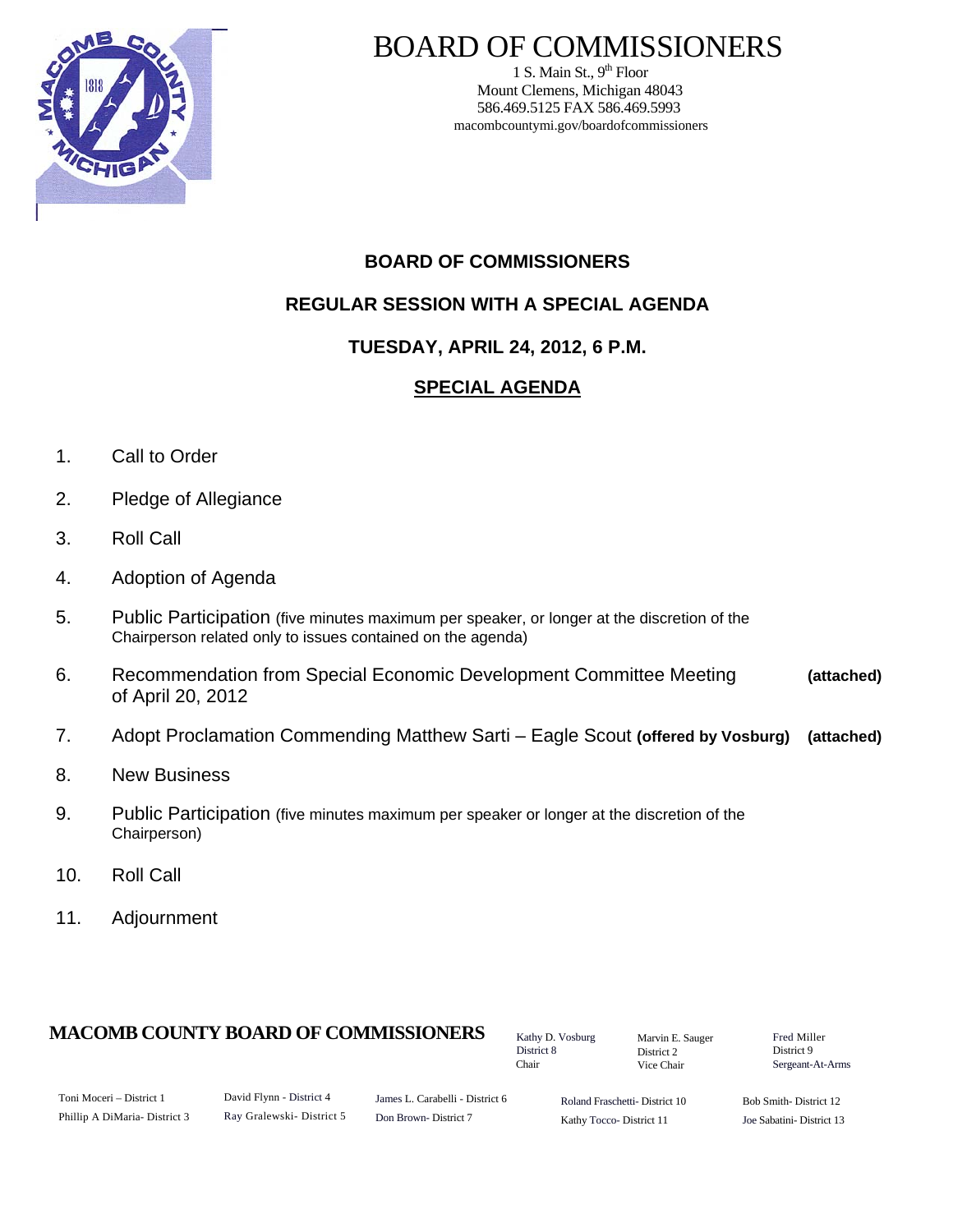

# BOARD OF COMMISSIONERS

1 S. Main St.,  $9<sup>th</sup>$  Floor Mount Clemens, Michigan 48043 586.469.5125 FAX 586.469.5993 macombcountymi.gov/boardofcommissioners

**APRIL 20, 2012** 

### **TO: BOARD OF COMMISSIONERS**

### **FROM: JAMES CARABELLI AND DAVID FLYNN, C0-CHAIRS ECONOMIC DEVELOPMENT COMMITTEE**

### **RE: RECOMMENDATION FROM SPECIAL ECONOMIC DEVELOPMENT COMMITTEE MEETING OF APRIL 20, 2012**

At a **special** meeting of the Economic Development Committee, held Friday, April 20, 2012, the following recommendation was made and is being forwarded to the Full Board for approval:

### **1. COMMITTEE RECOMMENDATION – MOTION (SEE ATTACHED)**

A MOTION WAS MADE BY MOCERI, SUPPORTED BY MILLER, TO RECOMMEND THAT THE BOARD OF COMMISSIONERS AUTHORIZE THE PUBLICATION OF THE PROPOSED ARTICLES OF INCORPORATION OF THE MACOMB COUNTY ART INSTITUTE AUTHORITY, AS ATTACHED. **THE MOTION CARRIED. (roll call vote: Yes-Flynn, Miller, Moceri, Smith and Tocco; No-Carabelli, Gralewski and Sabatini)** 

**A MOTION TO ADOPT THE COMMITTEE REPORT WAS MADE BY CO-CHAIRS CARABELLI AND FLYNN.** 

## **MACOMB COUNTY BOARD OF COMMISSIONERS** Fathy D. Vosburg Martin E. Square Fred Miller

Kathy D. Vosburg District 8 Chair

Marvin E. Sauger District 2 Vice Chair

District 9 Sergeant-At-Arms

Toni Moceri – District 1 Phillip A DiMaria- District 3 David Flynn - District 4 Ray Gralewski- District 5 James L. Carabelli - District 6 Don Brown- District 7

Roland Fraschetti- District 10 Kathy Tocco- District 11

Bob Smith- District 12 Joe Sabatini- District 13

1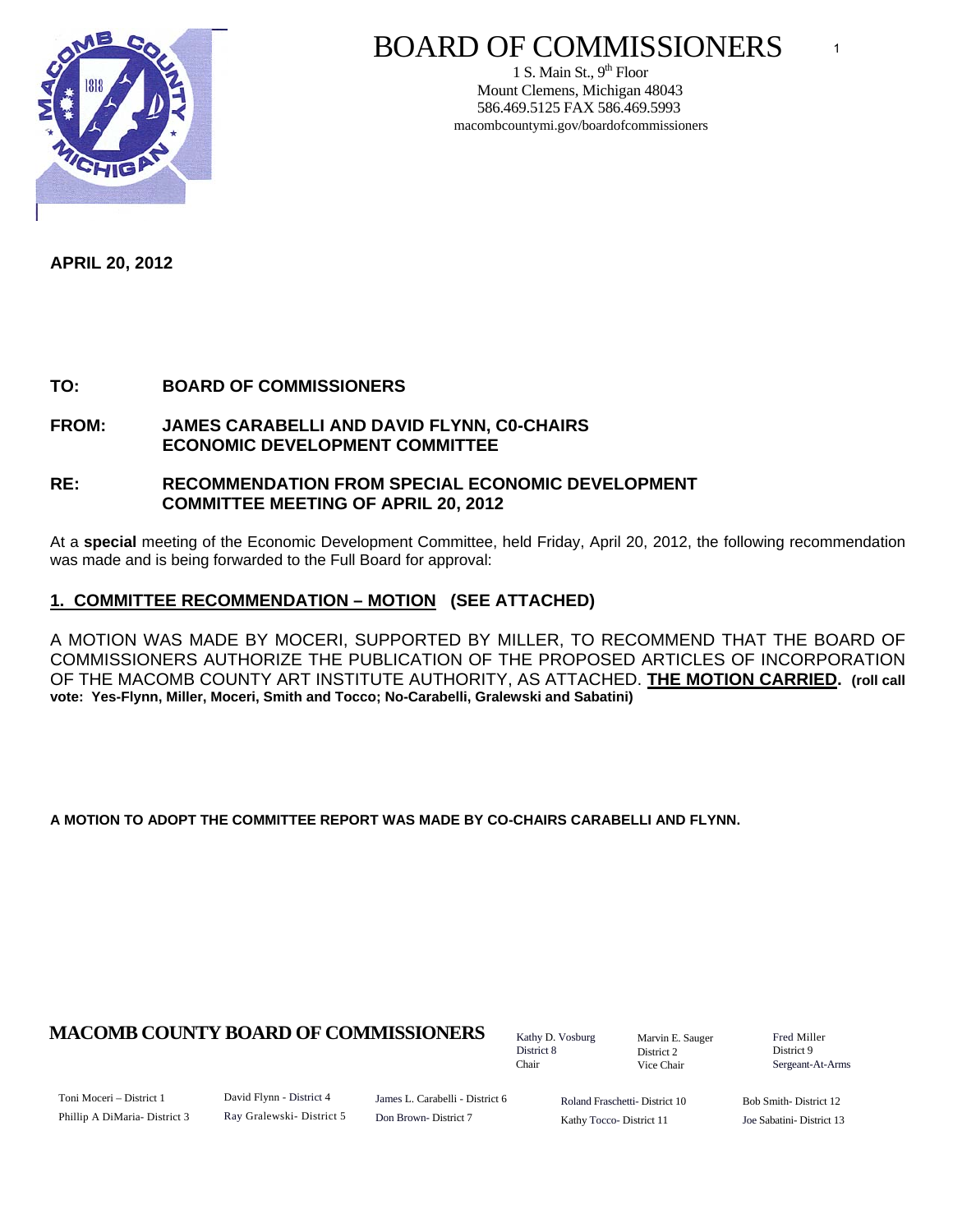**AGENDA ITEM:\_\_\_\_\_\_\_\_\_\_\_\_\_\_\_\_\_\_\_\_\_\_\_\_\_\_\_\_\_\_** 

## **MACOMB COUNTY, MICHIGAN**

**RESOLUTION TO** Authorize the Publication of the Proposed Articles of Incorporation of the Macomb County Art Institute Authority; and forward to the **special** Full Board meeting on Tuesday, April 24, 2012 at 6 p.m.

**INTRODUCED BY** Commissioners James Carabelli and David Flynn, Co-Chairs, Economic Development **Committee** 

### **MOTION**

A motion was made by Tocco, supported by Moceri, to keep the friendly amendments made at the April 11, 2012 Economic Development Committee meeting in the proposed Articles of Incorporation. **The Motion Carried with Carabelli, Gralewski and Sabatini voting "No."** 

### **COMMITTEE/MEETING DATE**

Economic Development Committee (special meeting) 04-20-12 Approved Full Board with a special agenda 04-24-12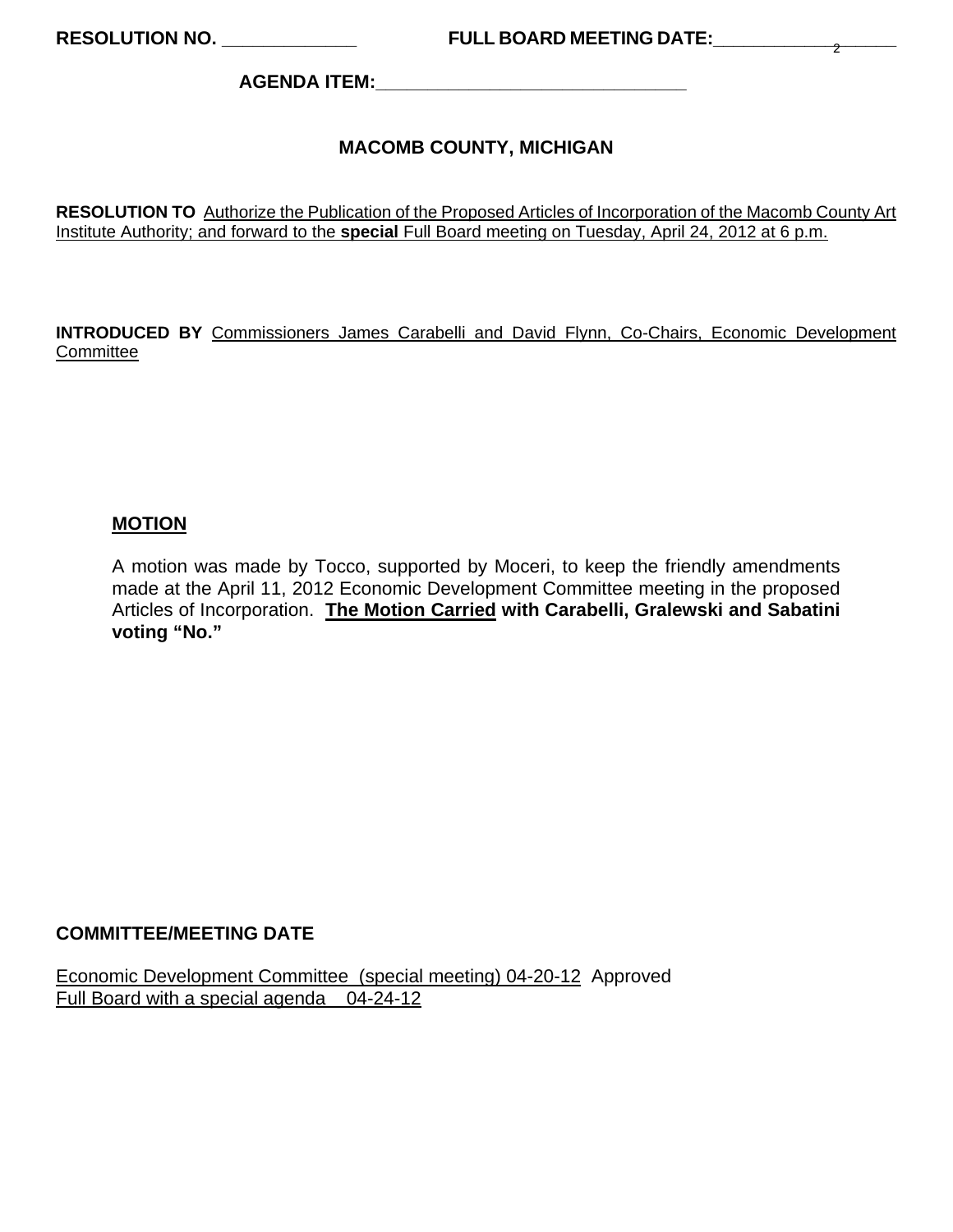# Revised Draft **Revised Draft** Revised Draft Revised Draft

### **ARTICLES OF INCORPORATION OF THE MACOMB COUNTY ART INSTITUTE AUTHORITY**

These Articles of Incorporation are adopted by the Macomb County Board of Commissioners (Commission) to form an Art Institute Authority pursuant to the Art Institute Authorities Act, Act 296 of the Public Acts of 2010, MCL 123.1201, *et seq.* (Act).

## **ARTICLE 1 – NAME**

The name of the Authority is the Macomb County Art Institute Authority (Authority).

### **ARTICLE 2 - PURPOSES**

The purposes for which the Authority is organized are to:

- 1. support the operation of The Detroit Institute of Arts (DIA), an encyclopedic art museum, and the facilities where the DIA operates;
- 2. enhance the world-class art collection of the DIA;
- 3. contract for art institute services with a world-class art institute services provider that will provide meaningful and educational experiences involving the appreciation of an encyclopedic art museum; and
- 4. engage in any activity and exercise any and all powers incidental or necessary for the accomplishment of the purposes of its formation.

## **ARTICLE 3 – BOARD OF DIRECTORS**

- 1. Appointments. The board of directors (Board) shall consist of seven (7) members. Two members shall be appointed the County Executive for Macomb County without Commission confirmation. Two members shall be appointed by the Commission. Three members shall be appointed by the County Executive with confirmation by the Commission. These three members shall consist of one representative from the Intermediate School District, one representative from the Macomb Community College, and one representative from the public with a background, experience or active involvement in the art community in Macomb County.
- 2. Term of Office. The terms of the members constituting the first Board shall be for three (3) years. The terms of succeeding members shall be for two (2) years. The initial terms of each member shall commence upon acceptance of the appointment and shall terminate on April  $30<sup>th</sup>$ , 2015. The terms of succeeding members shall commence on May 1st. A member shall serve until his or her successor is appointed.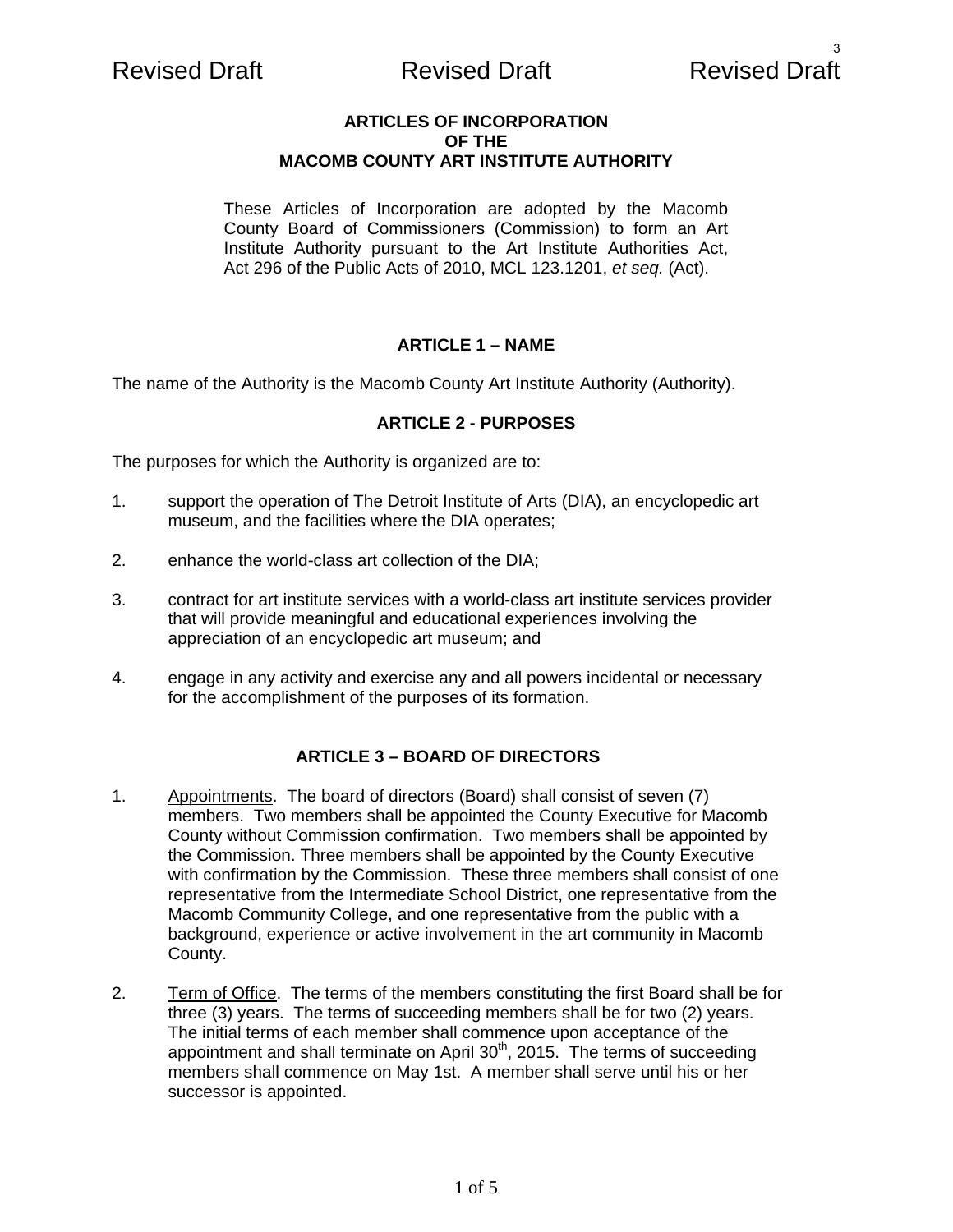- 3. Qualifications. Members shall meet the following qualifications:
	- (a) Each member shall be a resident of the County of Macomb, Michigan;
	- (b) Each member shall be at least 18 years of age; and
	- (c) No member shall be an employee, officer, or director of the Detroit Institute of Arts, Inc.
- 4. Removal. The Commission may remove a member for good cause after a public hearing.
- 5. Vacancies. A vacancy shall occur upon the happening of any of the events set forth in Section 3 of 1846 RS 15, MCL 201.3; resignation of a member or removal by the Commission. Vacancies shall be filled in the same manner the original appointment was made and shall be for the period of the unexpired term of the replaced member.
- 6. Bylaws. The Board may adopt and amend bylaws to govern its procedures and business affairs.
- 7. Voting. Each member shall be a voting member.
- 8. Quorum. A majority of the members of the Board shall constitute a quorum for the purpose of conducting business and exercising the powers of the Authority. The Board may transact business or take any action consistent with the Act and these Articles with an affirmative vote of a majority of the Board members present, unless the Authority's Bylaws provide otherwise.
- 9. Compensation. No member shall receive compensation for services rendered as a member of the Board, except members are entitled to reimbursement for reasonable expenses, including for travel previously authorized by the Board, incurred in the discharge of his/her duties.

# **ARTICLE 4 - OFFICERS**

- 1. Officers. The Board shall elect a chairperson, secretary, treasurer and other officers it deems appropriate at its first meeting. Except as specifically set forth in these Articles, the qualifications, powers, duties and terms of offices shall be set forth in the Bylaws. At any time when Bylaws are not adopted, officers shall serve a term of one year or until their successors are elected.
- 2. Chairperson. The Chairperson of the Board shall preside at all meetings of the Board. The Chairperson shall, under the direction of the Board, have the power, on behalf of the Board, to perform all acts, execute and deliver all documents and take all steps that the Chairperson may deem necessary or advisable in order to effectuate the actions and policies of the Board.
- 3. Secretary. The Secretary shall keep the minutes of all meetings of the Board and committees thereof in books provided for that purpose. The Secretary shall do and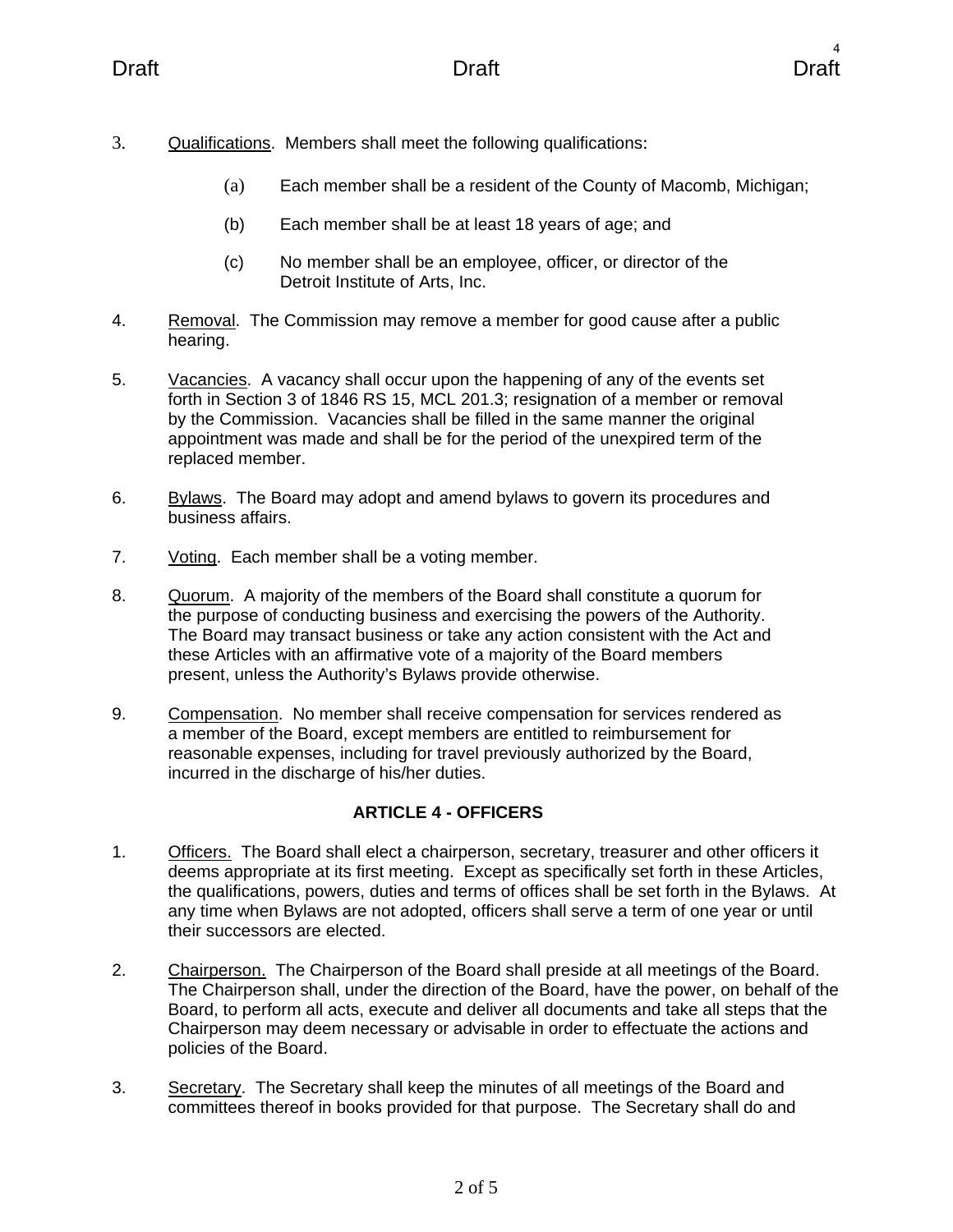perform such other duties as may be fixed by or incidental to these Articles or the Bylaws, or as may be from time to time assigned by the Board.

4. Treasurer. The Treasurer shall perform all acts incidental to the position of Treasurer as fixed by or incidental to these Articles or the Bylaws or as may be from time to time assigned by the Board.

## **ARTICLE 5 - POWERS AND DUTIES**

- 1. The Authority is a public body corporate with the power to sue and be sued in any court of the State of Michigan and is an authority under Section 6 of Article IX of the Michigan Constitution of 1963.
- 2. The Authority shall have all powers necessary to carry out the purposes of its formation and all things incidental to carrying out the purposes of its formation, including those powers specified by the Act and these Articles. The enumeration of specific powers shall not be construed as a limitation on the general powers of the Authority.
- 3. The Authority may contract for art institute services with an encyclopedic art institute services provider and any such contract shall require the art institute services provider to use funds received from the Authority exclusively to support the operations of art institute services and the operation of the DIA and the facilities where the DIA operates. The Authority shall execute the contract prior to the vote for the tax levy permitted by the Act.
- 4. **If approved by the electors,** the Authority may levy a tax of not more than 0.2 mill for a period of not more than 10 years on all of the taxable property within Macomb County for the purpose of providing revenue to an art institute services provider in accordance with MCL 123.1201, *et seq*. The tax shall not be levied unless art institute authorities have been established in Wayne and Oakland Counties and the electors in Wayne and Oakland Counties have approved the tax levied by their respective authority.
- 5. The Authority shall transfer all funds received from the unit of government collecting a tax levied by the Authority that are remaining after payment of expenses authorized by the Act and these Articles of Incorporation to the art institute services provider with which it has contracted within ten (10) business days of receipt.
- 6. The Authority's contract with the art institute services provider shall include preferences or benefits for the residents of Macomb County, if the electors in Macomb County approved the tax levied by the Authority. Preferences or benefits include, but are not limited to, **waiver of admission fees for residents of Macomb County**, discounted membership fees, discounts for school children and access to educational programs.
- 7. The Authority may contract for or retain professional services or enter into contracts incidental or necessary for the accomplishment of the Act.
- 8. The Authority shall reimburse all governmental units for actual costs incurred in the election of a tax levied by the Authority, as required by the Act.
- 9. The Authority shall not obtain an interest in real property.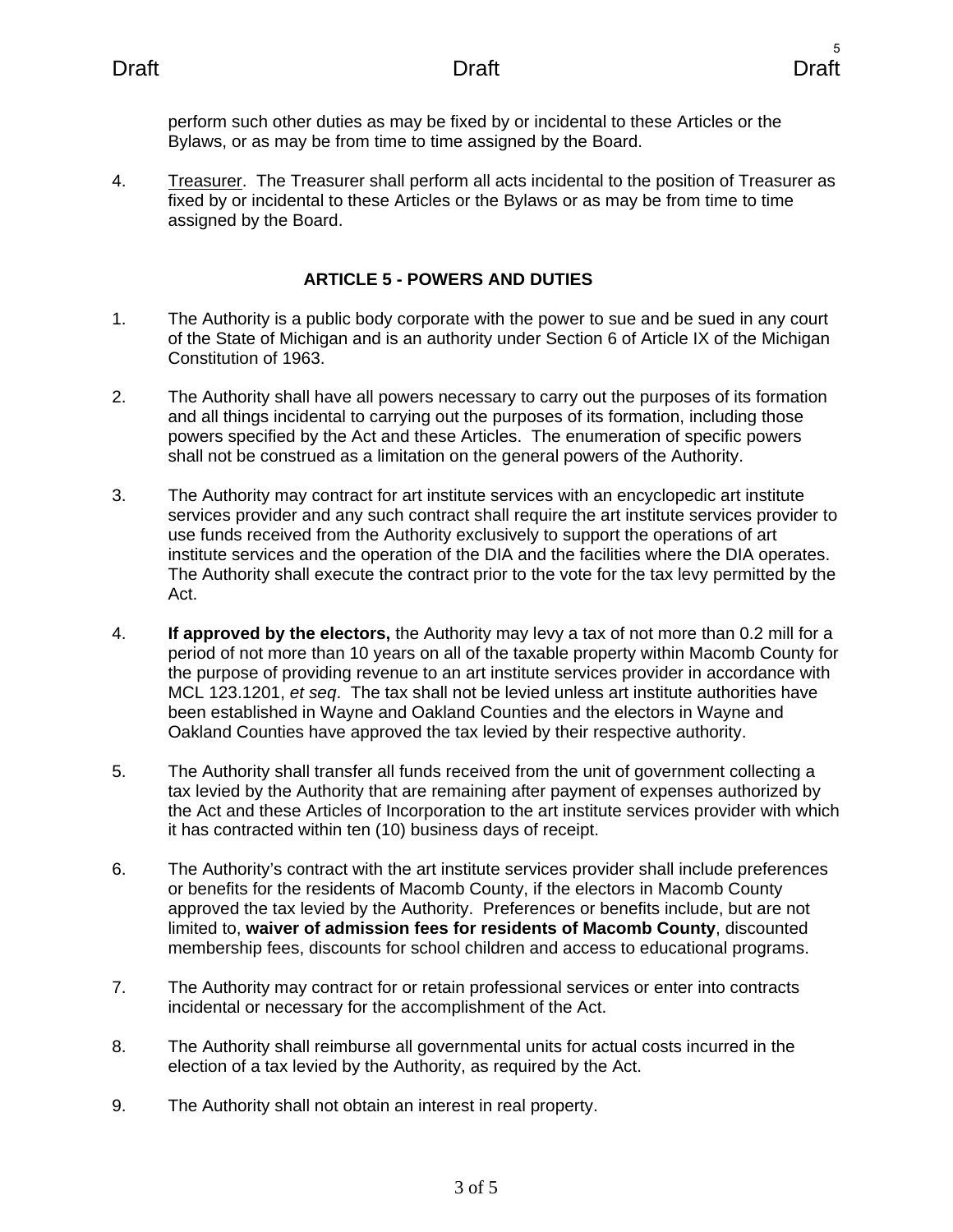- 10. The Authority shall not participate in the governance of an art institute.
- 11. The Board shall obtain an annual audit of the Authority, and shall report on the audit and auditing procedures, as provided by Sections 6 to 13 of the Uniform Budgeting and Accounting Act, 1968 PA 2, MCL 141.426 to 141.433. The audit shall also be in accordance with generally accepted government auditing standards as promulgated by the Unites States General Accounting Office and shall satisfy federal regulations relating to federal grant compliance audit requirements.
- 12. The Authority shall prepare budgets and appropriations acts in the manner provided by Sections 14 to 19 of the Uniform Budgeting and Accounting Act, 1968 PA 2, MCL 141.434 to 141.439.
- 13. If the Authority ends a fiscal year in a deficit condition, it shall file a financial plan to correct the deficit condition in the same manner as provided in Section 21(2) of the Glenn Steil State Revenue Sharing Act of 1971, 1971 PA 140, MCL 141.921.
- 14. The Board may authorize funds of the Authority to be invested or deposited, on a temporary basis, in any investment or depository authorized under Section 1 of 1943 PA 20, MCL 129.91 before being transferred to an art institute services provider.
- 15. The Authority shall conduct its business at public meetings held in compliance with the Open Meetings Act, 1976 PA 267, MCL 15.261 *et seq*. **Notices and minutes will be forwarded to the Macomb County Board of Commissioners for posting as the Board of Commissioners determines.**
- 16. Writings prepared, owned or used by the Authority in the performance of an official function shall be made available in compliance with the Freedom of Information Act, 1976 PA 442, MCL 15.231 *et seq*.

## 17. **The Authority will report annually on the status of the contract between the Authority and the Detroit Institute of Art.**

18. Terms and phrases used in these Articles shall have the meanings prescribed in the Act.

# **ARTICLE 6 - AMENDMENTS TO THE ARTICLES OF INCORPORATION**

These Articles of Incorporation may be amended by adoption of a resolution approving the amendment by the Commission.

# **ARTICLE 7 - PUBLICATION AND FILING**

These Articles or amendments to these Articles shall be published not less than once in a newspaper generally circulated within Macomb County, prior to adoption by the Commission. The Macomb County Clerk shall endorse the Articles and any amendments to the Articles, as required by the Act. Upon adoption of these Articles or amendments to these Articles, the Clerk shall file a printed copy with the Michigan Secretary of State.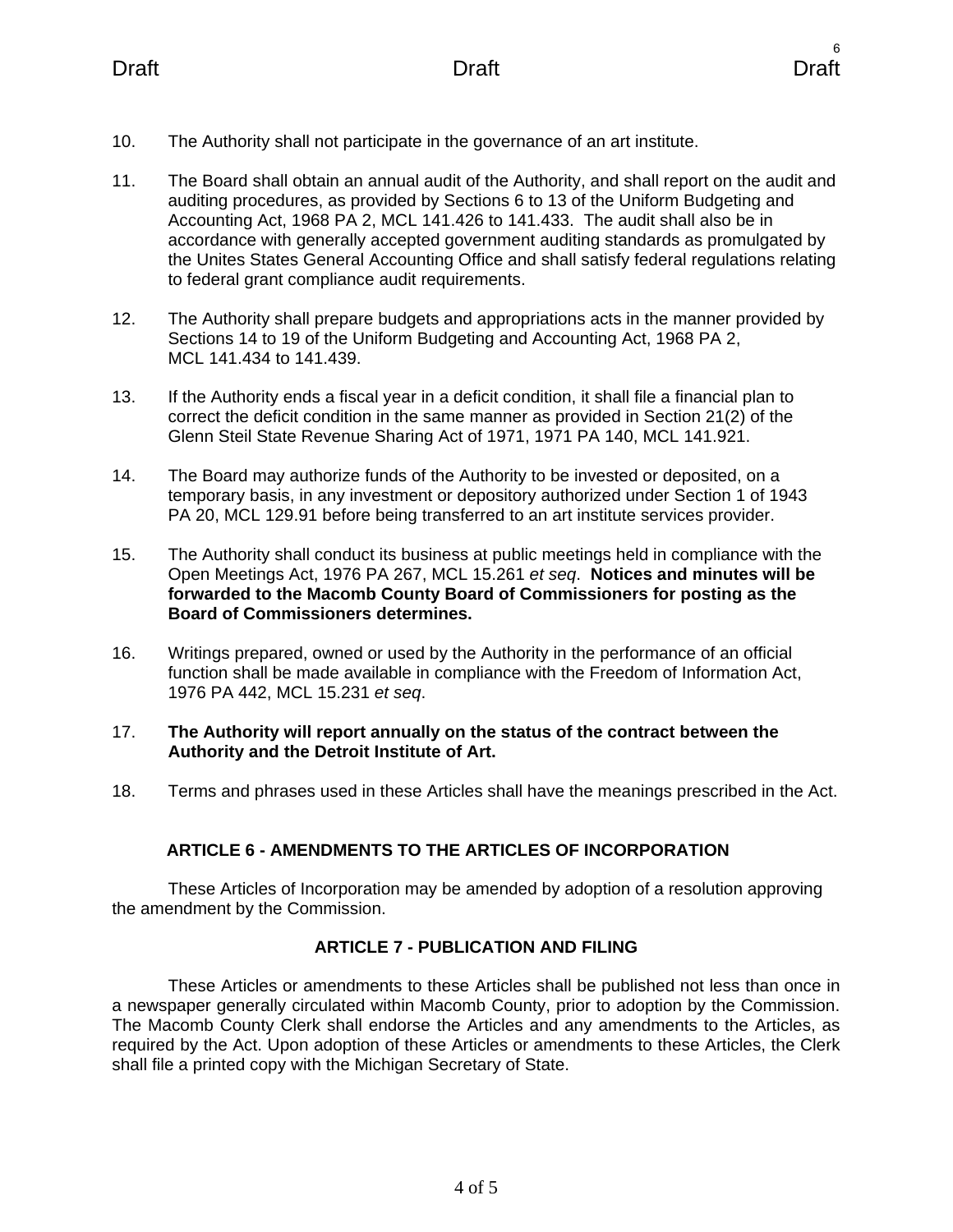### **ARTICLE 8 – DISSOLUTION OF AUTHORITY**

The Authority shall be dissolved upon an affirmative vote of a majority of the members of the Commission.

## **ARTICLE 9 - TERM AND EFFECTIVENESS**

The term of existence of the Authority shall be perpetual or until terminated in accordance with these Articles or law.

These Articles shall become effective and the Authority shall become operative upon filing with the Michigan Secretary of State.

**IN WITNESS WHEREOF**, the Macomb County Board of Commissioners has adopted these Articles of Incorporation on this <u>equal</u> day of <u>equal contracts</u>. 2012.